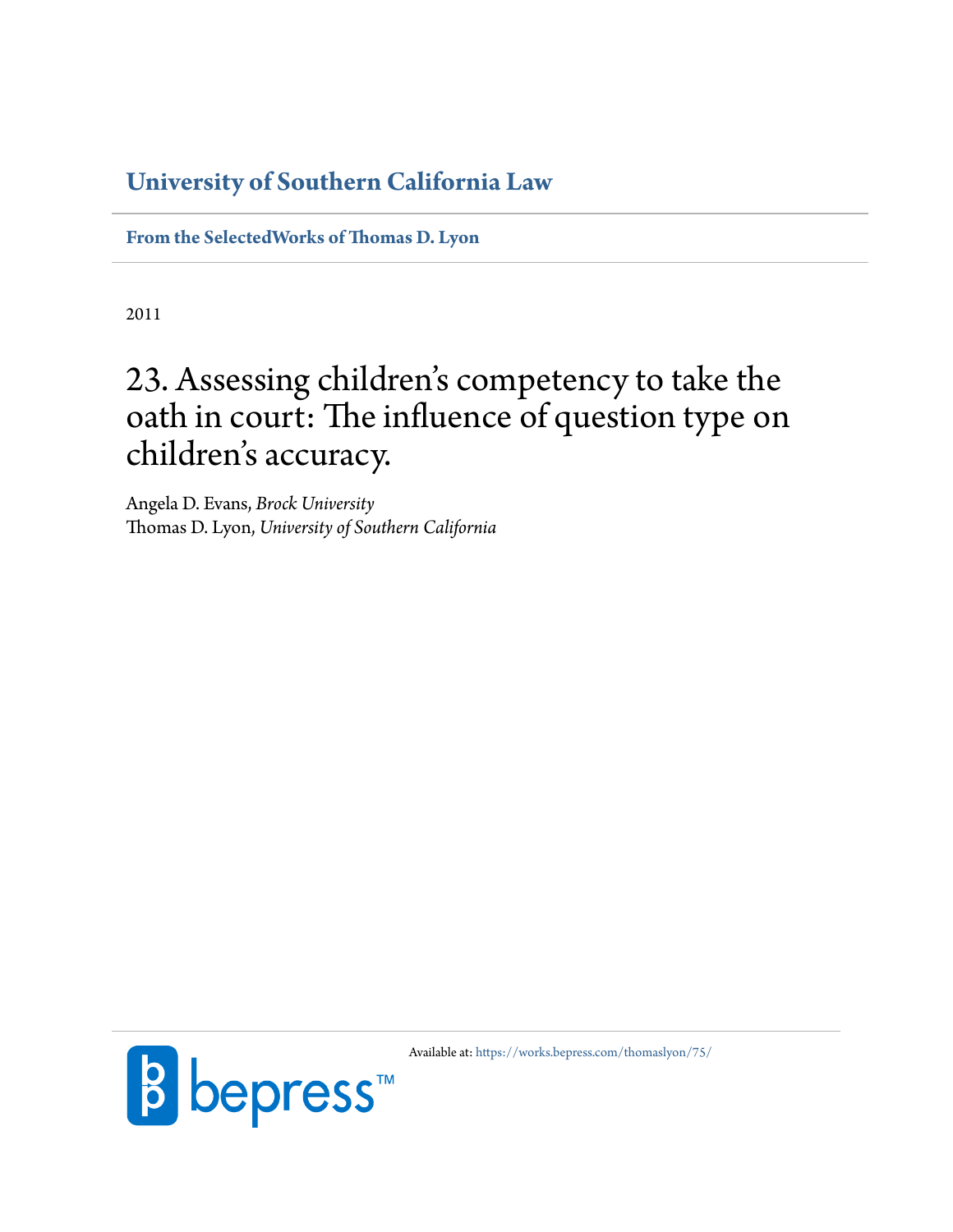### Assessing Children's Competency to Take the Oath in Court: The Influence of Question Type on Children's Accuracy

Angela D. Evans Brock University

Thomas D. Lyon University of Southern California

This study examined children's accuracy in response to truth–lie competency questions asked in court. The participants included 164 child witnesses in criminal child sexual abuse cases tried in Los Angeles County over a 5-year period (1997–2001) and 154 child witnesses quoted in the U.S. state and federal appellate cases over a 35-year period (1974 –2008). The results revealed that judges virtually never found children incompetent to testify, but children exhibited substantial variability in their performance based on question-type. Definition questions, about the meaning of the truth and lies, were the most difficult largely due to errors in response to "Do you know" questions. Questions about the consequences of lying were more difficult than questions evaluating the morality of lying. Children exhibited high rates of error in response to questions about whether they had ever told a lie. Attorneys rarely asked children hypothetical questions in a form that has been found to facilitate performance. Defense attorneys asked a higher proportion of the more difficult question types than prosecutors. The findings suggest that children's truth–lie competency is underestimated by courtroom questioning and support growing doubts about the utility of the competency requirements.

*Keywords:* competency, children, oath, question type

In many jurisdictions, witnesses are expected to affirm in some manner that they will tell the truth, typically by taking the oath. A common concern is that child witnesses may be too young to meaningfully understand what they are asked to do, and for that reason child witnesses may be asked questions about their understanding of the meaning and morality of truth-telling. This understanding can be referred to as truth–lie competency. Examination of the statutory law in the United States, Australia, New Zealand, England, Scotland, and Canada reveals that the United States probably requires the most intensive process for child witnesses: some form of oath or affirmation is near-universally required (only two states allow unsworn testimony), and truth–lie competency inquiries are still very common (Lyon, in press). For example, in the state of California, witnesses are disqualified if they are "incapable of understanding the duty of a witness to tell the truth" (California Evidence Code, 2010). In contrast, in other countries, the truth–lie competency requirements have largely disappeared. In Australia, all but two states have eliminated competency inquiries of children, as have New Zealand, England, Scotland, and Canada.

Even when children are not asked truth–lie competency questions in court, they may be asked those questions during forensic interviews. Studies of forensic interviewing have found large percentages asking about truth–lies in the United States (Huffman, Warren, and Larson, 1999; Sternberg, Lamb, Orbach, Esplin, & Mitchell, 2001; Walker & Hunt, 1998); England and Wales (Westcott & Kynan, 2006), New Zealand (Davies & Seymour, 1998), and Scotland (Larooy, Lamb, & Memon, 2011). Some of these studies were conducted before legal reforms liberalized the competency rules and made such questioning unnecessary. However, in at least two jurisdictions that have liberalized the competency requirements for testimony (England and Scotland), advisory groups have nevertheless recommended that interviewers ask the truth– lie competency questions to assess the child's statements (Home Office, 2001; Richards, Morris, & Richards, 2008).

Because a substantial majority of child witnesses are school age or older, children should have little difficulty in demonstrating their competency. Developmental research demonstrates that children's understanding and moral judgments of truth and lies emerges during the preschool years. Children as young as 3 1/2 years of age understand that "truth" refers to factual statements and "lie" to counterfactual statements, and that accurate statements are positive and inaccurate statements negative (Lyon, Carrick, & Quas, under review). This understanding is firmly in place by 4 years of age (Bussey, 1992, 1999; Talwar, Lee, Bala, & Lindsay, 2002).

#### **Factors Influencing Children's Demonstration of Competency**

Children's ability to demonstrate such an early understanding has been found to be influenced by the types of questions asked. Lyon, Carrick, and Quas (2010) and Lyon et al. (under review) found that preschool-aged children successfully accepted true

This article was published Online First April 21, 2011.

Angela D. Evans, Psychology Department, Brock University; Thomas D. Lyon, University of Southern California, Gould School of Law.

Preparation of this article was supported in part by National Institute of Child Health and Human Development Grant HD047290 and National Science Foundation Grant 0241558. The authors thank Megan Sim, Kenneth Kronstadt, Paul Curtis, Natasha Behnam, Vera Golosker, Melanie Billow, Rebecca Blank, Chava Frankiel, Michael Ting, and Brooke Holmes who all assisted in data collection and coding.

Correspondence concerning this article should be addressed to Angela D. Evans, Psychology Department, Brock University, 500 Glenridge Ave., St. Catharines, ON L2S3A1, Canada. E-mail: angela.evans@utoronto.ca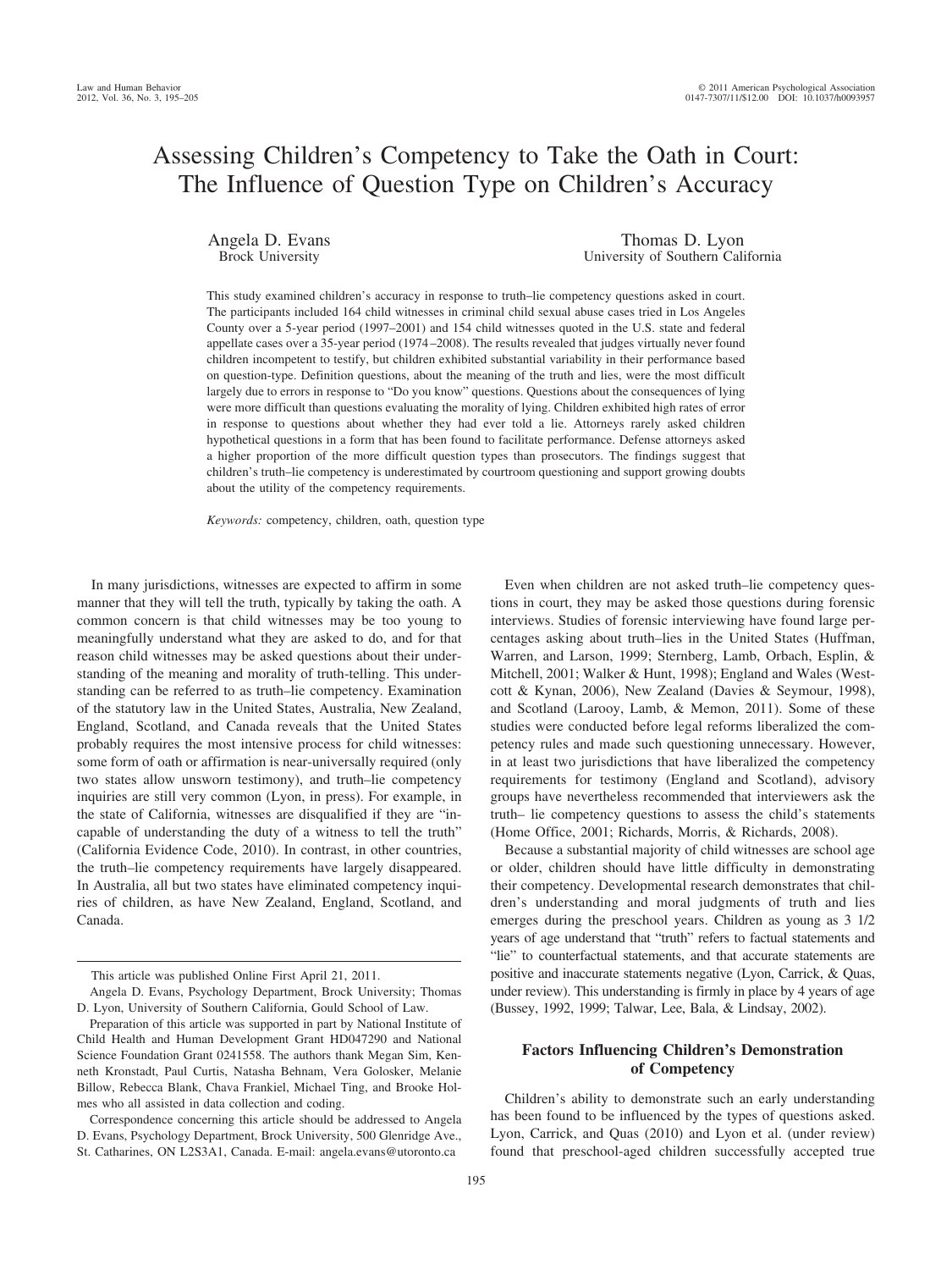statements and rejected false statements before they were able to label true and false statements as "truth" and "lie" or as "good" and "bad." Lyon and Saywitz (1999) found that young children were able to label statements as "truth" or "lie" before they were able to provide a definition or explain the difference between truth and lie (also see Pipe & Wilson, 1994). Defining terms (or explaining how terms are different) requires an abstract understanding of the proper use of the word, and may be particularly difficult when the terms refer to concepts rather than objects.

Motivational factors may also affect children's apparent truth– lie competency. Young children are sometimes more adept at determining whether statements are the "truth" rather than whether they are "lies," possibly because of a reluctance to attribute a term with negative connotations (Lyon & Saywitz, 1999; Lyon et al., under review). Lyon, Saywitz, Kaplan, and Dorado (2001) found that 5- to 6-year-old maltreated children were better able to discuss the hypothetical consequences of lying when the protagonist was a story child rather than themselves. Lyon and colleagues noted that young children often react to hypothetical questions as suggestions, and will reject undesirable premises. They reasoned that children may have been better at identifying negative consequences for story children because they would not be implicated in the negative behavior. Peterson, Peterson, and Seeto (1983) found that until 11 years of age, most children denied ever having told a lie.

#### **Children's Truth/Lie Performance in Court**

For a number of reasons, one might expect that children would perform well on the truth–lie competency questions asked in court. Prosecutors are obviously aware of the competency requirements for testifying, and are unlikely to proceed with a prosecution unless they are confident that a child can qualify as competent (Smith & Elstein, 1993). Indeed, prosecutors are sometimes advised to practice the questions with the child before his or her testimony (Morey, 1985). Moreover, younger witnesses who might be expected to find competency questions difficult are likely to be rejected as witnesses for other reasons, such as their resistance to testifying (Goodman et al., 1998) and their susceptibility to impeachment through cross-examination (Zajac & Hayne, 2006). For these reasons, one typically sees prosecutors rejecting larger percentages of cases involving younger victims (Brewer, Rowe, & Brewer, 1997; Stroud, Martens, & Barker, 2000). Hence, the examination of children's courtroom performance will present an optimistic portrait of children's understanding.

On the other hand, we suspected that in a stressful environment such as a courtroom, cognitive and motivational difficulties that impair younger children might also present difficulties for older children. Two lab studies have found that child witnesses' performance suffers when they are questioned in a courtroom environment (Hill & Hill, 1986 –1987; Saywitz & Nathanson, 1993). These experimental manipulations likely understate the difficulties, because the children were not testifying in actual cases, in which the subject would most likely involve victimization, and the defendant would most likely be a familiar adult. Furthermore, most of the research on children's truth–lie competency has examined children predominantly from middle- to upper-class backgrounds (e.g., Bussey, 1992; Haugaard, Reppucci, Laird, & Nauful, 1991; Talwar et al., 2002), whereas a substantial percentage of abused children appearing in court will be from lower-class backgrounds and suffer from language delays (Lyon & Saywitz, 1999).

A few studies have observed the competency process. Cashmore and Bussey (1996) examined 45 competency examinations conducted in criminal courts in New South Wales, Australia. Although they did not systematically analyze the questions (and provided no information on children's accuracy), they noted "considerable variation in the linguistic and conceptual difficulty of the questions and in judicial expectations of children's responses" (p. 328). Goodman et al. (1992) observed eight competency hearings in the U.S., in which all of the competency questions were asked by the judge. Neither the questions nor the answers were recorded verbatim, although observers rated the judges as "very supportive." In Gray (1993), U.S. court observers watched 27 children questioned about their truth–lie competency. Again, neither the questions nor the answers were systematically analyzed. None of the judges, prosecutors, or defense attorneys was rated as "condescending," and only 6% of the defense attorneys (and none of the judges or prosecutors) were rated as "intimidating." However, 22% of the defense attorneys were evaluated as having asked ageinappropriate questions, compared to 5% of the prosecutors and 7% of the judges. Limited research thus suggests that few adult questioners in court are overtly hostile, but there are reasons to suspect that the questions they ask may present more subtle linguistic and motivational difficulties for children.

Gray's finding that defense attorneys asked more ageinappropriate questions during the competency inquiry suggests the importance of examining attorney differences. Other studies utilizing court observers have examined cross-examination more generally, and have found that defense attorneys were less likely to ask age-appropriate questions, including in the United States (Goodman et al., 1992), Australia (Cashmore & DeHaas, 1992), and Scotland (Flin, Bull, Boon, & Knox, 1992), but not in the U.K. (Davies & Noon, 1991; Davies, Wilson, Mitchell, & Milsom, 1995). Two studies in New Zealand systematically analyzed questions in transcripts, and found that defense attorneys asked more complex and grammatically confusing questions than prosecutors (Davies & Seymour, 1998; Zajac, Gross, & Hayne, 2003), although one transcript study in the United States did not find attorney differences in average syntactic complexity (Evans, Lee, & Lyon, 2009).

#### **The Present Study**

The present study examined the types of truth–lie competency questions asked by the court, prosecutors, and defense attorneys of child witnesses testifying in court. We utilized both a sample of children testifying in child sexual abuse cases in one jurisdiction in California and a sample of appellate cases across the United States. Based on the limited research on children's performance in courtroom questioning, we anticipated that the great majority of children would qualify as competent and be allowed to testify (Goodman et al., 1992; Gray, 1993). However, we expected to find substantial variability in the extent to which children would correctly answer different types of competency questions.

We specifically examined questions that asked about either the meaning or morality of truth and lies. Overall, across all competency questions, it was predicted that children's performance would improve with age. With respect to meaning questions, we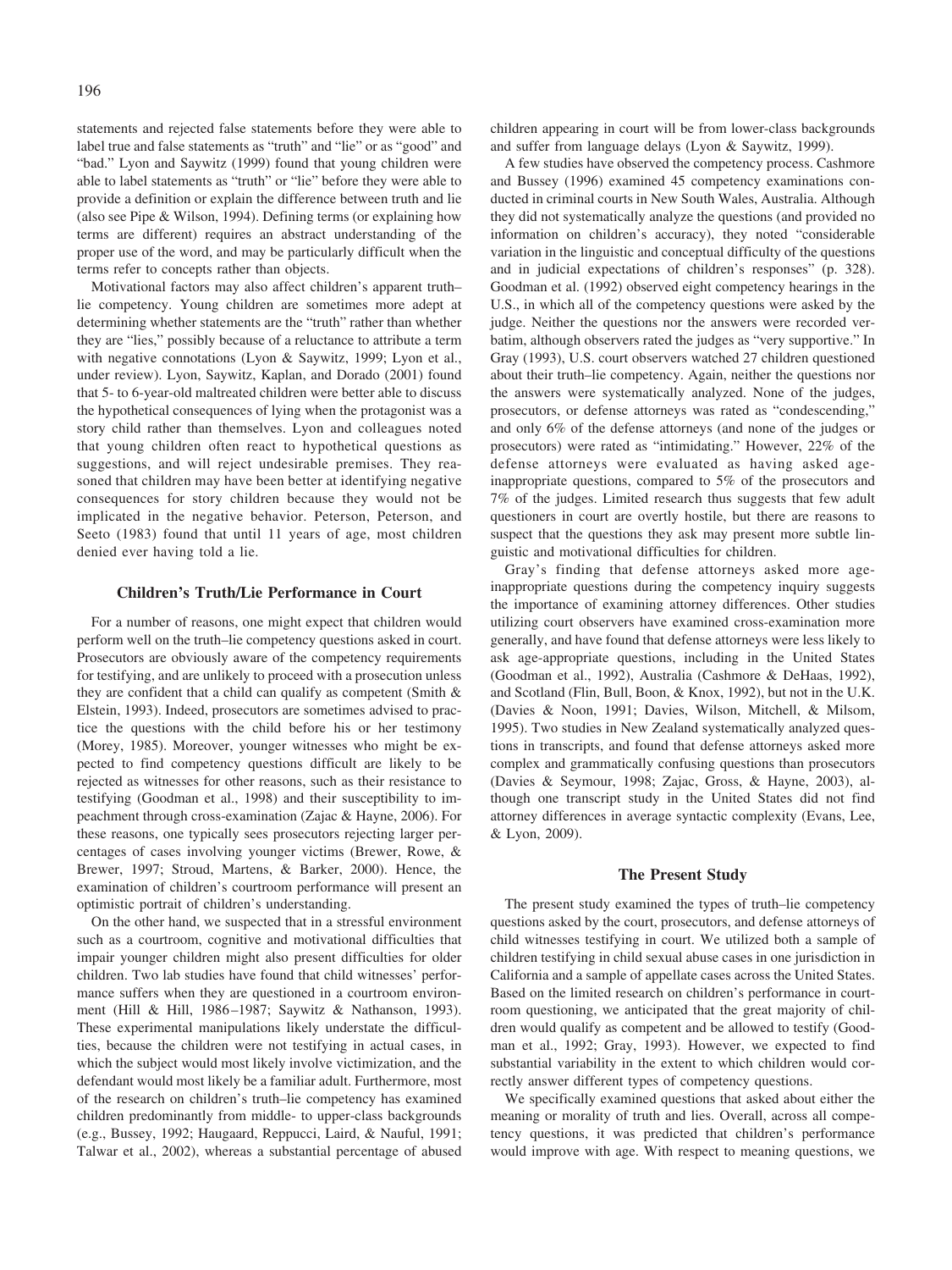predicted that children would make fewer errors when asked to identify an example of truth/lie (Identification questions) than when asked about the definition of truth/lie (Definition questions), to generate exemplars of truth/lies (Example questions) or to differentiate between truth and lies (Difference questions), consistent with laboratory findings (Hypothesis 1).

We predicted that in response to morality questions children would make fewer errors when asked if a concept was positive or negative (Evaluation questions) than when asked about the consequence of telling the truth or a lie (Consequence questions) (Hypothesis 2). Consequence questions may be more difficult than Evaluation questions for two reasons. First, children may be more averse to answering Consequence questions, because they often require explicit references to punishment. Second, reasoning about consequences may be more difficult because it entails both evaluating whether the statement is positive or negative and determining what the consequences would be.

Based on Lyon et al.'s (2001) findings it was predicted that children would make fewer mistakes in response to questions using a third person or an impersonal pronoun compared to first or second person pronouns (Hypothesis 3). We also examined whether children's accuracy varied depending on whether they were asked about the truth or lies. Based on Lyon et al. (2010, under review), we predicted that children would be more accurate at answering questions about the "truth" compared to questions about "lies" (Hypothesis 4).

We also predicted that children would frequently err in response to questions about whether they had ever told a lie (Prior Occurrence questions), also consistent with laboratory findings (Hypothesis 5).

Finally, we assessed whether there were attorney differences in the types of competency questions asked by prosecutors and defense attorneys, and we tentatively predicted that defense attorneys would ask more difficult questions (Hypothesis 6).

#### **Method**

#### **Participants**

**Los Angeles county sample.** Pursuant to the California Public Records Act (California Government Code 6250, 2010), we obtained information on all felony sexual abuse charges under Sect. 288 of the California Penal code (sexual abuse of a child under 14 years of age) filed in Los Angeles County from January 2, 1997 to November 20, 2001 ( $N = 3622$ ). Sixty-three percent of these cases resulted in a plea bargain  $(N = 2275)$ , 23% were dismissed ( $N = 833$ ), and 9% went to trial ( $N = 309$ ). For the remaining 5% of cases, the ultimate disposition could not be determined because of missing data in the case tracking database. Among the 309 cases that went to trial, 82% led to a conviction  $(N = 253)$ , 17% an acquittal  $(N = 51)$ , and the remaining five cases were mistrials (which were ultimately plea-bargained).

For all convictions that are appealed, court reporters prepare a trial transcript for the appeals court. Because criminal trial transcripts are public records (*Estate of Hearst v. Leland Lubinski*, 1977), we received permission from the Second District of the California Court of Appeals to access their transcripts of appealed convictions. We paid court reporters to obtain transcripts of acquittals and non-appealed convictions. Given funding limitations,

we prioritized the acquisition of acquittals. We were able to obtain trial transcripts for 235 of the 309 cases, which included virtually all of the acquittals and mistrials (95% or 53/56) and 71% (182/ 253) of the convictions. Two hundred-eighteen (93%) of the transcripts included one or more child witness under the age of 18 at the time of their testimony. These transcripts included a total of 420 child witnesses, ranging in age from 4 to 18 years of age (*M* 11.72,  $SD = 3.01$ , 346 females), with only 5% of children at the preliminary hearing and 5% of children at trial 6 years or younger).

When examining the relationship between the child witness and the defendant, we found that the defendant was a stranger 13%  $(N = 54)$  of the time, a biological parent 10%  $(N = 41)$  of the time, a stepparent  $15\%$  ( $N = 65$ ) of the time, or someone the child knew (e.g., relative, neighbor, or child care provider)  $58\%$  ( $N = 240$ ) of the time. The child witness was not a victim in  $4\%$  ( $N = 18$ ) of the cases and the relationship was unknown in two cases. Of the 17 cases with transcripts that did not include a child witness under the age of 18, only six cases relied on hearsay evidence from the child victim. Eight cases involved an adult witness who had been victimized as a child, two cases involved undercover police officers as virtual victims, and 1 case involved a 2-year-old victim based on physical and circumstantial evidence.

For the purposes of the present investigation, we examined only those cases in which competency questions were asked, resulting in 103 cases and 164 child witnesses. Thus, 39% (164 out of 420) of all child witnesses were asked competency questions. Transcripts included preliminary hearings and trial testimony. We focused on trial testimony transcripts but if no competency questions were asked at trial we examined preliminary hearing transcripts, because a finding of competency during a preliminary trial could enable the judge to find a child competent at trial.

The final sample of 164 child witnesses included 10 preliminary hearings and 154 trial testimonies. Children's age ranged from 4 to 15 years old ( $M = 9.41$  *SD* = 2.29, 127 females). The majority of children under 10 years of age were asked competency questions. Two children between 4 and 5 years of age were non-responsive on the stand and were therefore found unavailable to testify without answering any competency questions. No child over 15 was asked competency questions (see Table 1). Of the children who answered competency questions, we did not identify any case in which a child was found incompetent to testify.

**United States sample of appellate cases.** In order to identify appellate cases quoting competency questions asked of child wit-

Table 1

*Whether Children Were Asked Competency Questions by Age Group (Los Angeles Sub-Sample)*

| Age groups    | Competency asked | Total            |  |
|---------------|------------------|------------------|--|
| 4–6 years     | 19 (90%)         | 21               |  |
| 7-9 years     | 67(89%)          | 75               |  |
| $10-12$ years | 59 (47%)         | 125              |  |
| $13-15$ years | 18 (13%)         | 138              |  |
| $16-18$ years | $0(0\%)$         | 43               |  |
| Unknown       | 1(6%)            | 16               |  |
| Total         | 164              | 418 <sup>a</sup> |  |
|               |                  |                  |  |

<sup>a</sup> Two children between 4 and 5 years of age were found unavailable before any competency questions were asked.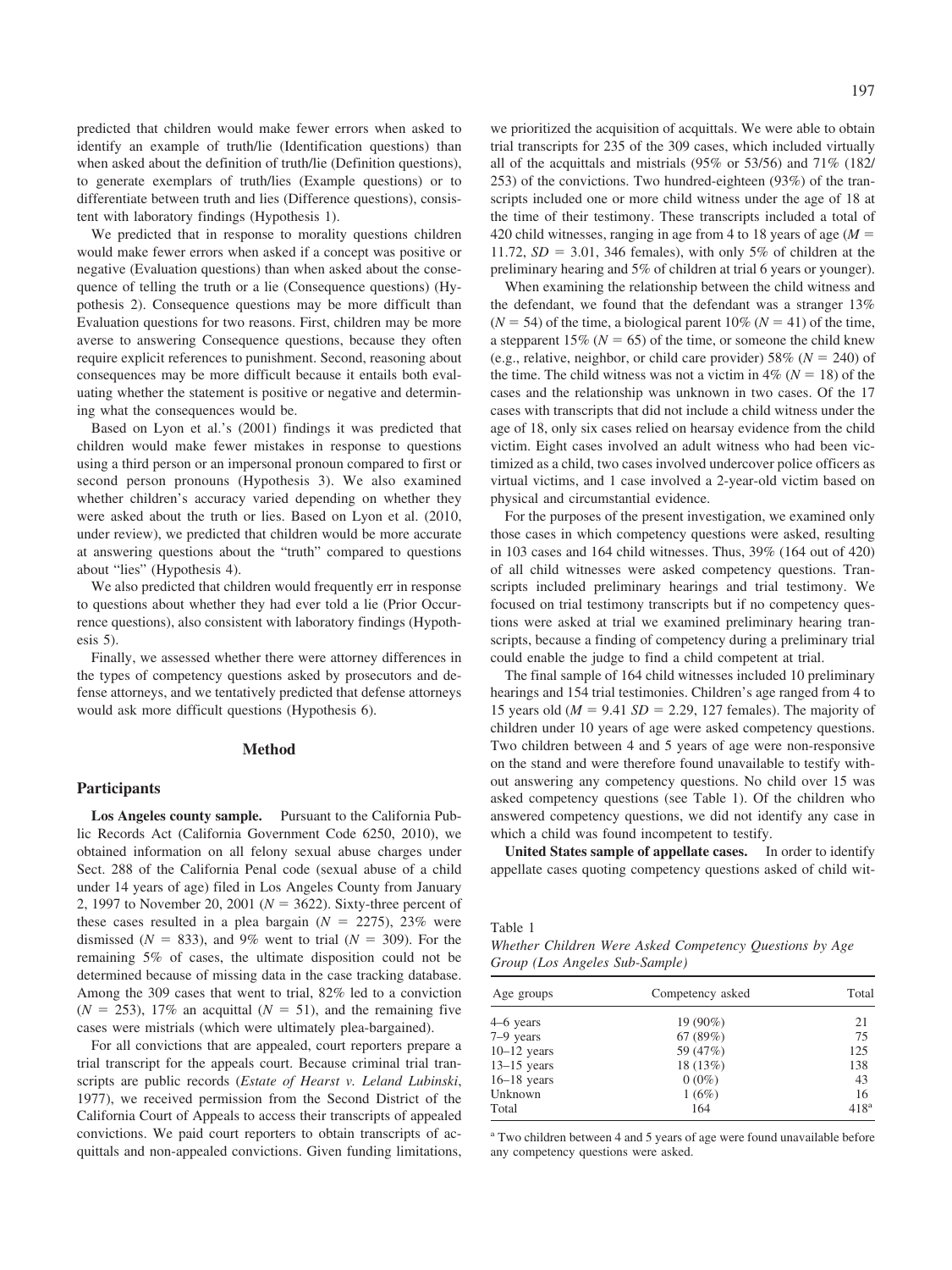nesses, we conducted a Westlaw search using the ALLCASES database, which includes both U.S. state and federal cases.<sup>1</sup> A total of 154 cases from 1974 to 2008 were obtained in which competency questions were quoted. Because of our focus on the influence of question type on children's accuracy, we excluded cases in which competency questions were not mentioned or only paraphrased. Seventy-six percent of the final sample  $(N = 118)$  were criminal sexual abuse cases,  $22\%$  ( $N = 34$ ) were other forms of criminal cases, and one case was a civil custody case. The child who testified was a victim in the case  $75\%$  ( $N = 116$ ) of the time and a witness to the crime  $24\%$  of the time ( $N = 37$ ). The cases included a total of 154 children with ages ranging from 3 to 15 years ( $M = 7.10$ ,  $SD = 2.61$ , 110 females).

The jurisdiction of the cases included 79% ( $N = 122$ ) from a State appellate court (or, in two cases, trial court),  $15\%$  ( $N = 23$ ) from a State supreme court, and 5% ( $N = 8$ ) from a Federal court (district, appellate, or military appeals). At least one transcript was identified from 32 States, with the largest percentages coming from Ohio (19%,  $N = 29$ ) and North Carolina (10%,  $N = 15$ ). Four percent  $(N = 6)$  of the cases was from California, and none of the California cases were represented in the Los Angeles sample.

When examining the courts' decisions regarding children's competency, we discovered that the trial court found  $86\%$  ( $N =$ 133) of children to be competent. The trial court's competency determination was not challenged in  $16\%$  ( $N = 25$ ) of the appellate cases. When the appellate courts did address competency  $(N =$ 127), they upheld the findings of competency 93% ( $N = 103$  out of 111) of the time and incompetency only 31% ( $N = 5$  out of 16). When specifically examining the 68 children between 3 and 6 years of age, we found that  $96\%$  ( $N = 65$  out of 68) were found competent to testify.

#### **Coding**

Competency questions were coded for the form of the question asked as well as the vocabulary used in the question. Questions that were complex or poorly formed so that the question being asked was unclear were excluded from analyses (2% of all questions,  $n = 68$ ). The Form categories included (1) yes/no questions, (2) forced choice questions, (3) tag or negative term questions, (4) declarative questions, (5) "WH" questions, and (6) other (only .1%  $(n = 3)$  of questions were coded as "other") (Table 2). With respect to vocabulary, we coded each question for whether it included the term(s), (1) truth/not the truth (e.g., "What does the truth mean?"), (2) lie/not a ie (e.g., "Do you tell lies?"), (3) truth and lie ("e.g., Do you know the difference between the truth and a lie?"), or 4) other (e.g., real/pretend/make-believe/fib/story; only 13% of questions were coded as "other"). We coded whether terms were used explicitly (e.g., "Do you know what truth is?") or implicitly (e.g., "What is  $\underline{it}$ " following a question that explicitly referred to "truth").

We classified all competency questions into whether they asked about the meaning or morality of truth and lies. eaning questions were further classified as (1) Definition questions; (2) Identification questions, which provided exemplars of a concept; (3) Example questions, which asked the witness to generate exemplars of a concept; or (4) ifference questions, which asked about the difference between truth and lies (Table 3).

Morality questions were further classified as (1) Evaluation questions, which asked whether concepts were positive or negative; or (2) Consequence questions, which asked about the consequences of behavior. In addition, questions asked about whether the child had ever told a lie before we coded as Prior Occurrence questions (see Table 3). Only .5% ( $N = 15$ ) of morality questions did not fall into one of the above mentioned categories.

If the Meaning or Morality question used a hypothetical scenario, the pronoun usage of the speaker was coded for whether the agent in the scenario was either (1) first person, 2) second person, or (3) impersonal or third person pronouns (see Table 4).

Finally, children's responses were coded as either accurate or inaccurate. Accuracy was determined based on whether the statement was logically incorrect (e.g., "If I said the earth is square, would that be a truth or a lie?" ogically one knows the earth is round and thus the correct answer would be "lie"), incorrect from the context (e.g., "Would it be a lie if I said my gown was pink?" Given the context of the courtroom and the judge wearing a black gown the correct answer would be "Yes" or "Would it be a lie if I said your Dad's name was John?" Given previous statements identifying the child's father as "Marcus" the correct answer would be "Yes"), or incorrect based on the questioner's expectations (e.g., "Have you ever told a lie?" The attorney would assume the child had lied at some point in his or her life so the correct answer would be "Yes"). Accurate answers were coded as 1 and inaccurate answers as 0. "I don't know" responses were coded as inaccurate.

#### **Reliability**

Inter-rater reliability was calculated for each of the variables (question form, vocabulary categories, explicitness, meaning, morality, hypothetical pronouns, and children's accuracy). Kappa values were above .71 with the exception of the explicitness of terms, which had a kappa value of .63 but a percent agreement of 94%.

#### **Results**

A total of 2,727 competency questions were asked of the child witnesses, with 1,291 questions from the Los Angeles cases and 1,436 questions from the U.S. appellate cases. 46% were Meaning questions ( $N = 1246$ ) and 54% were Morality questions ( $N =$ 1481). Similar distributions of question types were found for both the Los Angeles court cases and U.S. appellate cases. Preliminary analyses were performed with accuracy as the predicted variable, entering data source (where  $0 =$  Los Angles and  $1 =$  U.S. appellate) on the second step of all below described logistic regressions. Results revealed no significant differences between

<sup>&</sup>lt;sup>1</sup> The search string was ("q" "q." "q:")/s (true truth lie lies lying pretend "make believe" story stories fib fibbing "made up" "make up")/50 ("know what it means" "what happens" "what happened" "promise to" "promise not to" "are you going to" "are you gonna" "do you agree to" "do you agree not" "is it good" "good or bad to" "is it bad" "is it a good thing" "have you told" "have you ever told" "will you tell" "would that be" "would it be" "wrong to tell" "get in trouble if" "do you promise" "if I told you" "if I said" "difference between telling" "difference is between telling" "know the difference between" "what does it mean") & child.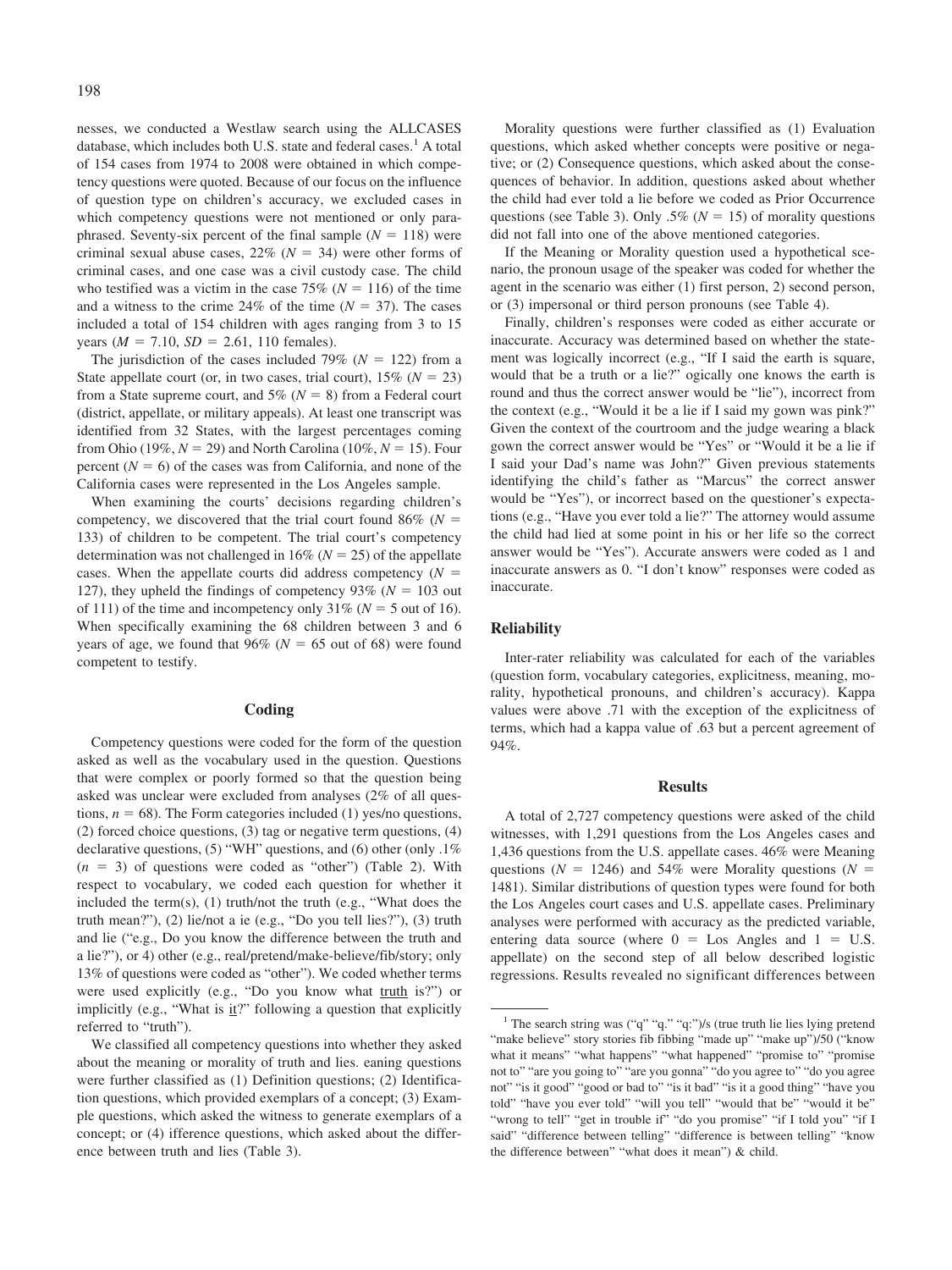| Form                 | Example                                          | Total percentage<br>of questions | Percentage of questions<br>asked by defense | Percentage of questions asked<br>by prosecution/court |
|----------------------|--------------------------------------------------|----------------------------------|---------------------------------------------|-------------------------------------------------------|
| Yes/no               | "Is it good to lie?"                             | 47                               |                                             | 46                                                    |
| Forced choice        | "Is it good or bad to lie?"                      | 18                               |                                             |                                                       |
| Tag or negative term | "It was a lie, wasn't it?" or "Wasn't it a lie?" |                                  |                                             |                                                       |
| Declarative          | "It was a lie?"                                  |                                  |                                             |                                                       |
| WH-                  | Who, What, When, Why or How questions            |                                  | 19                                          |                                                       |

Table 2 *Form of Question and Percentages of Each Form Asked by Defense and Prosecution/Court*

*Note.* Percentages are based on total of 2,727 questions.

the Los Angeles County sample and the U.S. sample of appellate cases; thus all further analyses were collapsed across samples. In addition, preliminary analyses were performed with accuracy as the predicted variable and entering explicitness (where  $0 =$  explicit and  $1 =$  implicit) on the second step of all below described logistic regressions. Results revealed no significant differences in the explicitness of the questions so all further analyses were collapsed across implicit and explicit questions. Of the 318 Los Angeles court and U.S. appellate child witnesses, 26 of the child witnesses used an interpreter. Preliminary analyses on children's accuracy entering interpreter  $(0 =$  interpreter,  $1 =$  interpreter) on the second step of all logistic regressions described later revealed no significant differences in children's accuracy when an interpreter was used compared to when no interpreter was used; thus all further analyses were collapsed across the interpreter variable.

#### **Competency Questions About Meaning**

Of the 1,246 Meaning questions, 43% were Identification questions, 40% were Definition questions, 16% were Difference questions, and only 2% were Example questions (see Table 3). Owing to the low frequency of the Example questions, they were excluded from further analysis.

**Identification versus definition and difference questions (Hypothesis 1).** We examined the accuracy of children's responses to the different types of meaning questions. To assess whether children were significantly better at responding to Identification questions compared to Definition or Difference questions a logistic regression was performed. Children's accuracy was entered as the predicted variable (where  $0 =$  accurate,  $1 =$  inaccurate), with age in years entered on the first step followed by

meaning question categories (where  $1 =$  Identification,  $2 =$  Definition, and  $3 =$  Difference) on the second step. Preliminary analyses indicated that the interaction between age and meaning question categories was not significant and thus the interaction was excluded from the model. The first model with age was found to be significant, Nagelkerke  $R^2 = .09$ ,  $\chi^2(1) = 57.41$ ,  $p < .001$ , indicating that as age increased, children were significantly more likely to respond with competent answers,  $B = .28$ , Wald = 63.48, odds ratio  $= 1.33$ ,  $p < .001$ , 95% CIs [1.24, 1.43]. The second Block was also found to be significant, Nagelkerke  $R^2 = .13$ ,  $\chi^2(2) = 26.03$ ,  $p < .001$ , indicating that meaning question categories significantly contributed to the model above and beyond age. A priori contrasts with Identification questions as the reference group revealed that children were significantly more likely to error in response to Definition questions,  $B = -1.00$ , Wald = 24.41, odds ratio = .37,  $p < .00195\%$  CI [.30, .60]. However, no significant difference was found in children's accuracy rates in response to Difference questions. Specifically, Children erred in response to 21% of the Definition questions, compared to only 9% of the Identification question and 11% of Difference questions (see Table 3). We conducted exploratory analyses to identify the source of the difficulty with the Definition questions. We discovered that 30% of the Definition questions compared to only 7% of Identification and 4% Difference questions were asked in the WH format. We suspected that the WH-questions (e.g., "What is a lie?") would be more difficult than yes–no questions (e.g., "If I said this pen was green, would that be the truth?"), because the former require the child to generate information. However, an independent samples t test comparing children's accuracy rates of yes/no to WH questions revealed that children were significantly more accurate on WH questions ( $M = .85$ ,  $SD = .36$ ) than yes/no

Table 3

| Meaning and Morality Codes, Percentage of Questions Asked of Each Code, and Error Rates |  |  |  |  |  |  |  |  |
|-----------------------------------------------------------------------------------------|--|--|--|--|--|--|--|--|
|-----------------------------------------------------------------------------------------|--|--|--|--|--|--|--|--|

| Categories | Codes             | Example                                                   | Percentage of questions<br>within category | Error rate $(\% )$ |
|------------|-------------------|-----------------------------------------------------------|--------------------------------------------|--------------------|
| Meaning    | <b>Definition</b> | "Do you know what it means to tell a lie?"                | 40                                         |                    |
|            | Identification    | "If I said my gown is green would that be a lie?"         | 43                                         |                    |
|            | Difference        | "Do you know the difference between the truth and a lie?" | 16                                         |                    |
|            | Example           | "Tell me something you have lied about?"                  |                                            |                    |
| Morality   | Evaluation        | "Is it good to tell the truth?"                           |                                            |                    |
|            | Consequence       | "Does anything happen to someone who tells a lie?"        | 53                                         | 21                 |
|            | Prior occurrence  | "Have you ever told a lie?"                               | 19                                         |                    |

*Note.* Percentages were based on 1,246 Meaning questions and 1,481 Morality questions.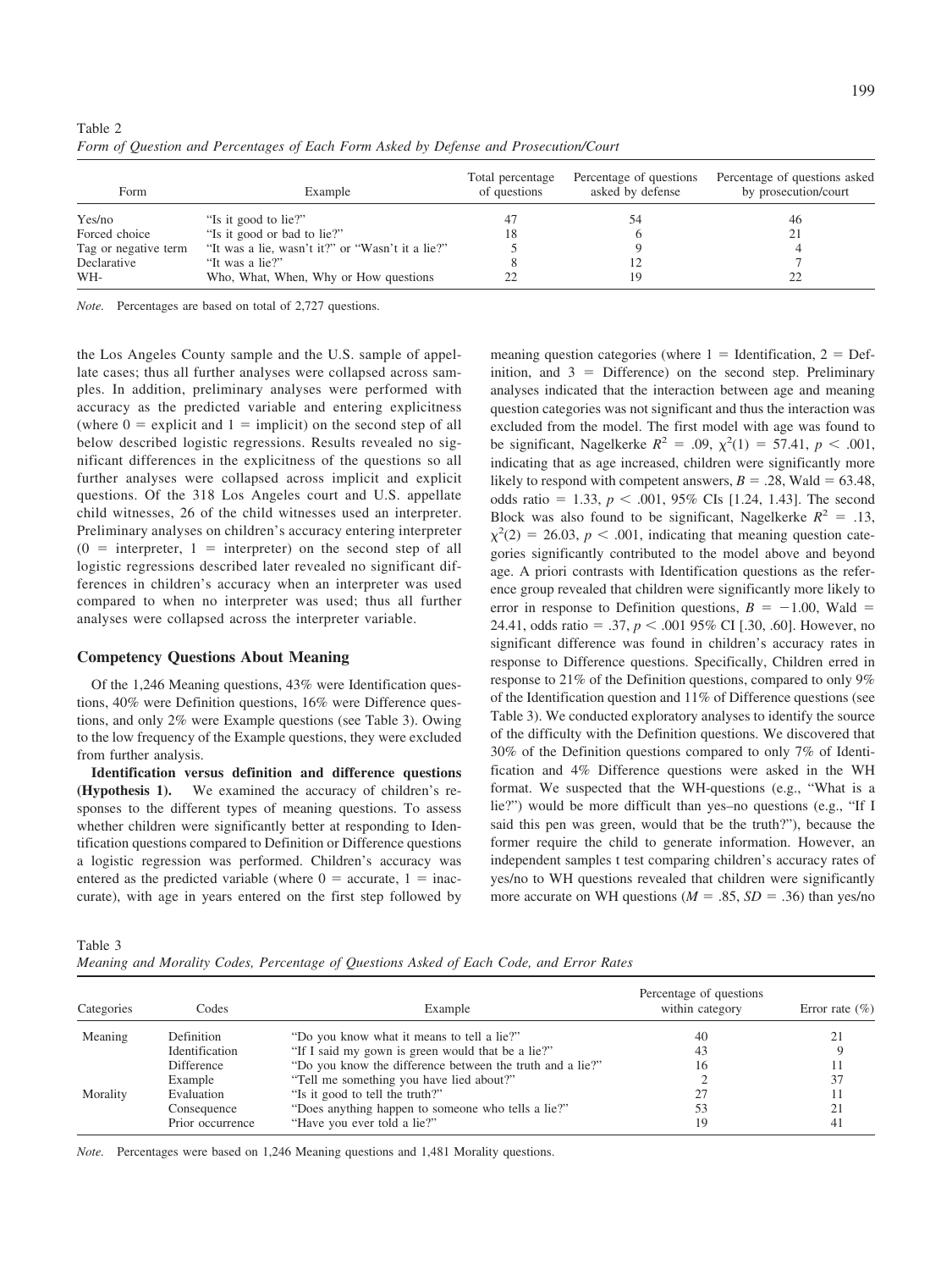|                            |                           | Percentage of hypothetical<br>questions |          |  |
|----------------------------|---------------------------|-----------------------------------------|----------|--|
| Pronouns                   | Example                   | Meaning                                 | Morality |  |
| First person               |                           | 79                                      |          |  |
| Second person              | You                       |                                         | 91       |  |
| Impersonal or third person | Somebody, he/she, or they |                                         | 8        |  |

Table 4 *Hypothetical Pronouns and Percentage Questions Asked Using Each Category by Meaning and Morality Questions*

*Note.* Percentages are based on 427 meaning hypothetical questions and 518 morality hypothetical questions.

questions (*M* = .70, *SD* = .46),  $t(395) = 3.31, p < .05, d = .33$ . We then examined the yes/no Definition questions that children found difficult, and discovered that 92% were in the form of "Do you know. . .?" (e.g., "Do you know what it means to tell a lie?").

**Personal pronouns in hypothetical meaning questions (Hypothesis 3).** To examine the use of personal pronouns in hypothetical questions, we began by assessing how many questions were asked using hypothetical phrasing. Overall, 447 meaning questions were asked hypothetically. Given that 427 of these questions were Identification questions, we focused our analyses of personal pronoun use on the Identification questions. When examining the Identification questions, we found that 79% of hypothetical Identification questions were asked using first person pronouns (e.g., "If *I* told you. . ."). Second person pronouns were used 11% of the time, and impersonal and third person pronouns were used 9% of the time. Owing to the low frequency of non-first person pronouns, we were unable to statistically compare the accuracy of children's responses by pronoun use. Descriptively, children's accuracy rates were in the predicted direction, with children being highly accurate when asked questions using impersonal or third person pronouns  $(M = .99, SD = .06)$ , somewhat less accurate when asked questions using first person pronouns  $(M = .90, SD = .30)$ , and least accurate when asked questions that used second person pronouns  $(M = .78, SD = .42)$ .

**Questions about the truth versus a lie (Hypothesis 4).** To test possible differences in accuracy responding to questions about the "truth" or "lies," we first examined whether "truth" or "lie" questions predominated, excluding questions that asked about both terms simultaneously. We identified 567 questions that asked about the truth/not the truth or a lie/not a lie. Of these questions 63% were about the truth and 37% were about a lie. A nonparametric Chi-square test revealed a significant difference in the rate of truth and lie questions,  $\chi^2(1, N = 567) = 37.08, p < .001$ . To assess whether children's accuracy rates were related to whether meaning questions were asked about the truth or a lie, we conducted a logistic regression. Children's accuracy was entered as the predicted variable (where  $0 =$  accurate,  $1 =$  inaccurate), with age in years entered on the first step followed by whether the question was the truth or a lie (where  $0 = \text{truth}$  and  $1 = \text{lie}$ ). Preliminary analyses indicated that the interaction between age and honesty was not significant, and thus we excluded the interaction from the model. The first model with age was found to be significant, Nagelkerke  $R^2 = .09$ ,  $\chi^2(1) = 32.42$ ,  $p < .001$ , indicating that as age increased, children were significantly more likely to respond with accurate answers,  $B = .29$ , Wald = 28.36,

odds ratio = 1.33,  $p < .001$ , 95% CIs [1.20, 1.48]. The second Block was not found to be significant, Nagelkerke  $R^2 = .10$ ,  $\chi^2(1) = .39$ ,  $p = .53$ . Results revealed no significant difference between children's accuracy in response to questions about the truth  $(M = .79, SD = .41)$  or a lie  $(M = .81, SD = .39)$ .

#### **Competency Questions About Morality**

When examining the types of Morality questions asked by the court as well as both defense and prosecution attorneys, we found that of the 1,481 questions  $43\%$  ( $N = 637$ ) were Consequence questions, 22% ( $N = 318$ ) were Evaluation questions, 16% ( $N =$ 233) were Prior Occurrence questions, and  $20\%$  ( $N = 293$ ) fell into the category of "other".

**Evaluation versus consequence questions (Hypothesis 2).** We began by examining whether children were significantly more accurate at answering Evaluation questions compared to Consequence questions. A logistic regression was performed with children's accuracy score as the predicted variable ( $0 =$  incorrect,  $1 =$ correct). Age in years was entered on the first step followed by morality question type  $(1 =$  Evaluation questions,  $2 =$  Consequence questions) on the second step. Preliminary analyses revealed that the age by morality question type interaction was not significant and thus was excluded from the model. The first model was significant, Nagelkerke  $R^2 = .08$ ,  $\chi^2(1) = 37.57$ ,  $p < .001$ , indicating that as age increased, children were significantly more accurate at answering morality questions in general,  $B = .25$ , Wald = 33.31, odds ratio = 1.29,  $p < .001$ , 95% CIs [1.19, 1.38]. After controlling for age, Block 2 was also found to be significant, Nagelkerke  $R^2 = .10$ ,  $\chi^2(1) = 11.84$ ,  $p = .001$  indicating that children were significantly less likely to error when answering Evaluation questions than Consequence questions,  $B = -.78$ , Wald = 10.72, odds ratio = 2.17,  $p = .001$ , 95% CIs [.31, .70]. Specifically, children erred 21% of the time in response to Consequence questions compared to 11% of the time in response to Evaluation questions (see Table 3).

**Personal pronouns in hypothetical morality questions (Hypothesis 3).** To examine the use of personal pronouns in hypothetical morality questions we began by assessing how many questions were asked using hypothetical phrasing. Overall, 524 morality questions were asked hypothetically. Given that 518 of these questions were Consequence questions we focused our analyses of personal pronoun use on this category. When examining the Consequence questions, we found that 91% of hypothetical questions were asked using second person pronouns (e.g., "If *you*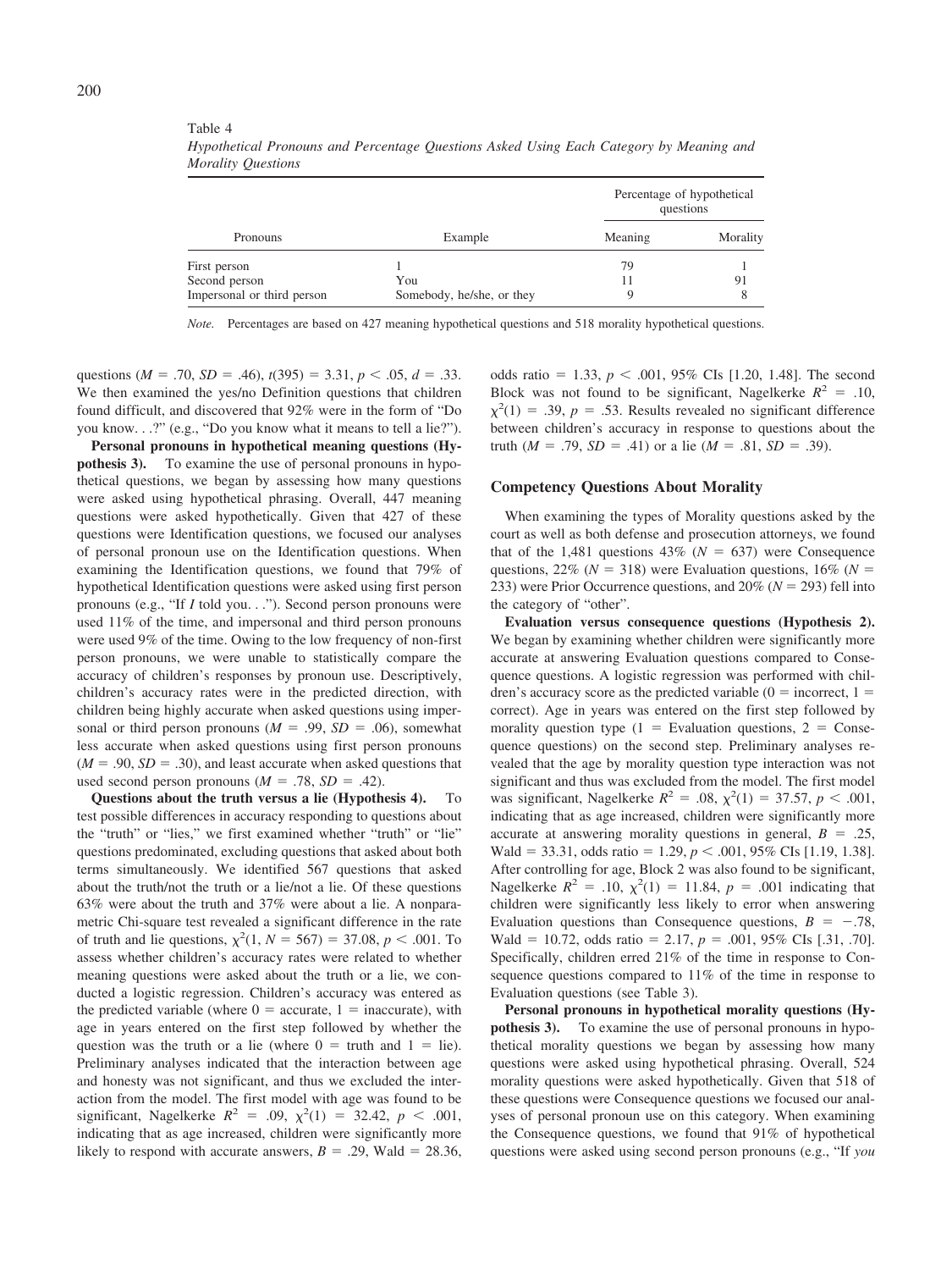told a lie. . ."). In addition, impersonal or third person pronouns were used 8% of the time, and first person pronouns were used 1% of the time. Owing to the low frequency of non-second person pronouns, we were unable to statistically compare the accuracy of children's responses by pronoun use. Descriptively, children's response accuracy was in the predicted direction with quite high accuracy rates for hypothetical Consequence questions that used impersonal or third person pronouns  $(M = .91, SD = .19)$  but children had some difficulty answering hypothetical Consequence questions that used second person pronouns ( $M = .80$ ,  $SD = .40$ ), and struggled with first person pronouns  $(M = .50, SD = .55)$ .

**Prior Occurrence questions (Hypothesis 5).** To assess whether children would admit to previously telling a lie we examined children's responses to the Prior Occurrence questions. A logistic regression was performed with accuracy as the predicted variable  $[0 =$  incorrect (denial of ever previously telling a lie),  $1 =$ correct (admission to previously telling a lie)] with age in years entered as the predictor. The model was significant, Nagelkerke  $R^2 = .08$ ,  $\chi^2(1) = 11.81$ ,  $p = .001$ , indicating that as age increased, children were significantly more accurate at answering Prior Occurrence questions,  $B = .23$ , Wald = 10.09, odds ratio = 1.26,  $p = .001$ , *CIs* [1.12, 1.45]. To further examine these age differences a median split on age was performed. Based on the median split children under the age of 6 were classified as "younger children" and children 7–14 years of age were classified as "older children". An independent samples *t* tests with age as the grouping variable was performed on children's accuracy scores in response to the Prior Occurrence questions. Results revealed that older children  $(M = .72, SD = .45)$  were significantly more accurate at answering the Prior Occurrence question than younger children ( $M = .49$ ,  $SD = .50$ ).

**Attorney differences in questioning child witnesses (Hypothesis 6).** Next we examined whether defense attorneys tended to ask more questions that children had difficulty answering compared to the prosecution or court. For the following analyses, questions asked by the prosecution and court were combined and compared to the defense.

#### **Leading Questions**

We began by examining whether defense attorneys asked significantly more leading questions than the prosecution or court. Based on the form of the question, leading questions were classified as tag or negative term questions and declarative questions. A Chi-square analysis was performed and revealed a relation between the questioner (defense vs. prosecution/court) and the number of leading questions,  $\chi^2(1, 2611) = 2.49$ ,  $p < .001$ , Cramer's  $V = .10$ . Specifically, the defense asked proportionally more leading questions (20%) compared to the prosecution/court (11%). Next the relation between the questioner and the use of less leading "WH" questions was assessed using a Chi-square analysis comparing the number of "WH" questions compared to "non-WH" questions. However, no significant difference was found for the proportion of "WH" questions asked by the defense (19%) compared to the prosecution/court (22%),  $\chi^2(1, 2611) = 1.04$ ,  $p = .31$ , Cramer's  $V = .02$ . Given that attorneys asked "WH" questions approximately 20% of the time, almost 80% of the time they asked closed-ended questions including yes/no, forced-choice, negative term, tag questions, and declarative questions (see Table 2).

#### **Meaning Question Type**

Given our previous finding that children have more difficulty answering Definition questions compared to Identification or Difference questions, we examined whether there was a relation between interviewer and Meaning question type. Since there was no significant difference in children's accuracy rates in response to Identification and Difference questions, these categories were collapsed to compare with Definition questions. To assess whether there was a relation between meaning questions asked (Definition vs. Identification/Difference) and interviewer (defense vs. prosecution/court) a Chi-square analysis was performed. Results revealed that the defense asked proportionally more Definition questions (50%) compared to the prosecution/court (39%),  $\chi^2(1,$  $1172$ ) = 6.80,  $p = .01$ , Cramer's  $V = .08$ .

#### **Morality Question Type**

Next, based on our earlier finding that children had more difficulty answering Consequence questions compared to Evaluation questions, we examined whether there was a relation between interviewer and the type of morality questions asked. A Chi-square analysis was performed comparing interviewer (defense vs. prosecution/court) by morality question type (Consequence vs. Evaluation) and revealed that the defense asked proportionally more Consequence questions (85%) compared to the prosecution/court  $(63\%), \chi^2(1, 916) = 2.72, p < .001$ , Cramer's  $V = .17$ .

#### **Prior Occurrence**

Finally, we examined interviewer differences (defense vs. prosecution/court) in asking Prior Occurrence questions. A Chi-square analysis revealed a significant relation between interviewer and the rate of Prior Occurrence questions,  $\chi^2(1, 1416) = 9.59, p < .001$ , Cramer's  $V = .26$ . Specifically, the defense was found to ask proportionally more (34% of all morality questions) Prior Occurrence questions compared to the prosecution/court (11% of all morality questions).

#### **Discussion**

This study examined the types of truth–lie competency questions asked by the courts, defense attorneys, and prosecution attorneys as well as children's ability to successfully answer such questions. As we expected, the vast majority of child witnesses were found competent, and children were generally accurate at answering competency questions. This was as anticipated, given the fact that child witnesses are screened before trial, and tend to be over 6 years of age, which makes them well-equipped to demonstrate a basic understanding of truth-telling. Nevertheless, consistent with our hypothesis that the courtroom context would present difficulties, there was substantial variability in accuracy depending on the types of questions asked, and performance improved with age.

With respect to Meaning questions, children were significantly more likely to err in response to Definition questions compared to Identification and Difference questions. Although we predicted that Difference questions would be more difficult than Identification questions, this pattern of results was not found. We anticipated that both Definition and Difference questions would lead to more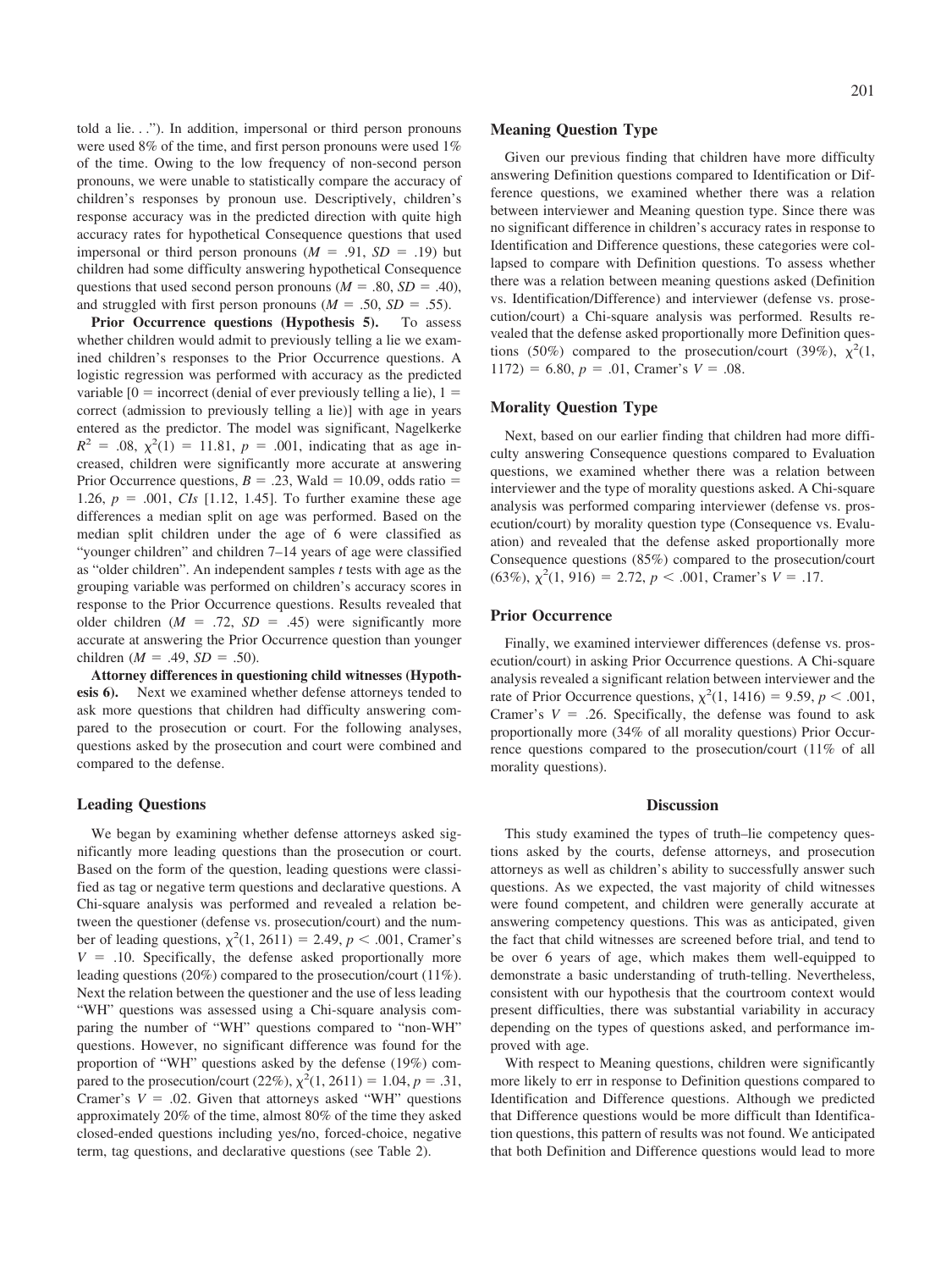errors because of the difficulty of generating definitions and differences. However, examining the form of the questions, children erred more on yes/no questions—which merely require a "yes" or a "no"—than WH-questions, and the most frequent errors were in response to "do you know" questions (e.g., "do you know what it means to tell the truth?"). Specifically, children were answering "no" to such questions. We suspect that children may misunderstand the pragmatics of "do you know" questions, which anticipate a "yes" response and an answer to the implied question ("what does it mean?") (Clark, 1979). Children may be accustomed to "do you know" questions as precursors to the provision of information by the adult questioner (cf. "do you know why you are here?"), in which case a "no" response is polite. This is a promising area for further study, because questioners are likely to use the "do you know" frame in many different contexts (Walker, 1999).

With respect to Morality questions, children were significantly more accurate at answering Evaluation questions than Outcome questions, consistent with our prediction. As previously noted, this may be attributable to cognitive or motivational difficulties. Reasoning about evaluation (are lies good or bad) may be simpler than reasoning about consequences (given that lies are good or bad, what will happen when I tell them), and may be less aversive, because imagining negative consequences is likely to be unpleasant.

Consistent with Lyon and Saywitz's (1999) findings of the study involving children up to 7 years of age, the present investigation also found that while there was a general developmental improvement with age, no signifi-cant interaction was found between age and question type (for both Meaning and Morality questions). These findings indicate that the difficulty with such questions is consistent across age, even into adolescence. One possible explanation for why children and adolescents demonstrate similar difficulties is that the stressful environment of the courtroom may result in cognitive and motivational difficulties which may impair their performance (e.g., Hill & Hill, 1986 –1987; Saywitz & Nathanson, 1993).

We also examined children's accuracy in response to questions about whether they had ever told a lie (Prior Occurrence questions). Although younger children were particularly likely to deny having ever lied, 30% of the older children (7–14 years) did so as well. It is likely that children misunderstood the purpose of the question, which is not to determine whether the child is likely to be lying on this particular occasion (in which case a "no" answer might, from the child's perspective, suggest honesty), but to lay the foundation for a question about the consequences to the child when he or she lied in the past. Ironically, the child's "no" response is itself a lie, which, as we will discuss below, may serve to undermine the child's credibility. There are other possible problems with questions of this sort as well. Questions about whether the child has "ever" performed a misdeed are vague, in that the child has to search a wide range of experiences in order to answer the question, and problematic, because the word "ever" is what linguists refer to as a "negative polarity item." Negative polarity items are words that typically occur in negatively framed declarative sentences (e.g., "I haven't *ever* seen that") and are normally inappropriate in positively framed declarative sentences (e.g., "I have *ever* seen that"; Israel, 1998). Because negative polarity items typically occur in negative contexts, their use in questions has been found to be conducive to a "no" response. For example, the word "any" is another negative polarity item, and Heritage, Robinson, Elliott,

Beckett, and Wilkes (2007) found that whereas only 10% of adult patients presenting with multiple complaints answered "no" when asked by their physicians "is there *some*thing else," 50% answered "no" when asked "is there anything else?" Further experimental work can help to tease apart the reasons for children's difficulty with Prior Occurrence questions.

With respect to both Meaning and Morality questions, we were interested in determining if children's accuracy in response to hypothetical questions would vary depending on the pronouns used. We suspected that children might fare worse if they were asked to label their statements or the statements of adult questioners' lies or immoral, as opposed to commenting on statements made by third persons (e.g., "someone"). Because questioners only very rarely asked children questions using an impersonal or third person pronoun, we were not able to systematically test this prediction. Nevertheless, the descriptive accuracies were consistent with our hypothesis. When children were asked Meaning questions about a third person, they erred 1% of the time, compared to 22% of the time when asked about their own statements and 10% of the time when asked about the questioner's statements. When children were asked Morality questions about a third person, they erred 9% of the time, compared to 20% of the time when asked about their own statements and 50% of the time when asked about the questioner's statements.

This study also examined whether prosecutors, judges, and defense attorneys asked different types of questions. Overall, a greater proportion of defense attorney's questions that children found most difficult included Definition Meaning questions, Consequence Morality questions, and Prior Occurrence Morality questions. This might suggest that defense attorneys intentionally asked more difficult questions, either to justify a finding of incompetency or to undermine the credibility of the child (Gray, 1993). Indeed, in a survey of U.S. defense attorneys, two-thirds acknowledged that they would "often" or "always" take advantage of child witnesses' vulnerabilities during cross-examination (Leippe, Brigham, Cousins, & Romanczyk, 1989). On the other hand, if one examines the overall pool of questions, prosecutors (as well as the judges) asked a substantial percentage of the difficult questions: Definition Meaning, 50%; Consequence Morality, 63%; and Prior Occurrence Morality, 52%. This suggests that many of the difficult questions were unwittingly challenging, and that the court players were largely unaware of the most sensitive means of assessing children's understanding.

The potential limitations of the findings should be noted. Our sample of trial transcripts came from only one jurisdiction (Los Angeles County) and a relatively narrow time frame (5 years), and limitations of the computer database and funding prevented us from obtaining all the cases. Fortunately, we were able to obtain virtually all of the acquittals/mistrials, and there is no reason to believe that the convictions we were unable to obtain are systematically different than the convictions in the sample. The appellate court sample may not provide a representative sampling of competency questions, because not all cases are appealed, not all appellate decisions are reported, and the appellate decisions only selectively quote competency questions. The strength of the method was that by combining the two samples, we offset some of the limitations of each. For example, the possibility that Los Angeles is much different than the rest of the United States in its approach, or the likelihood that the appellate cases selected unrep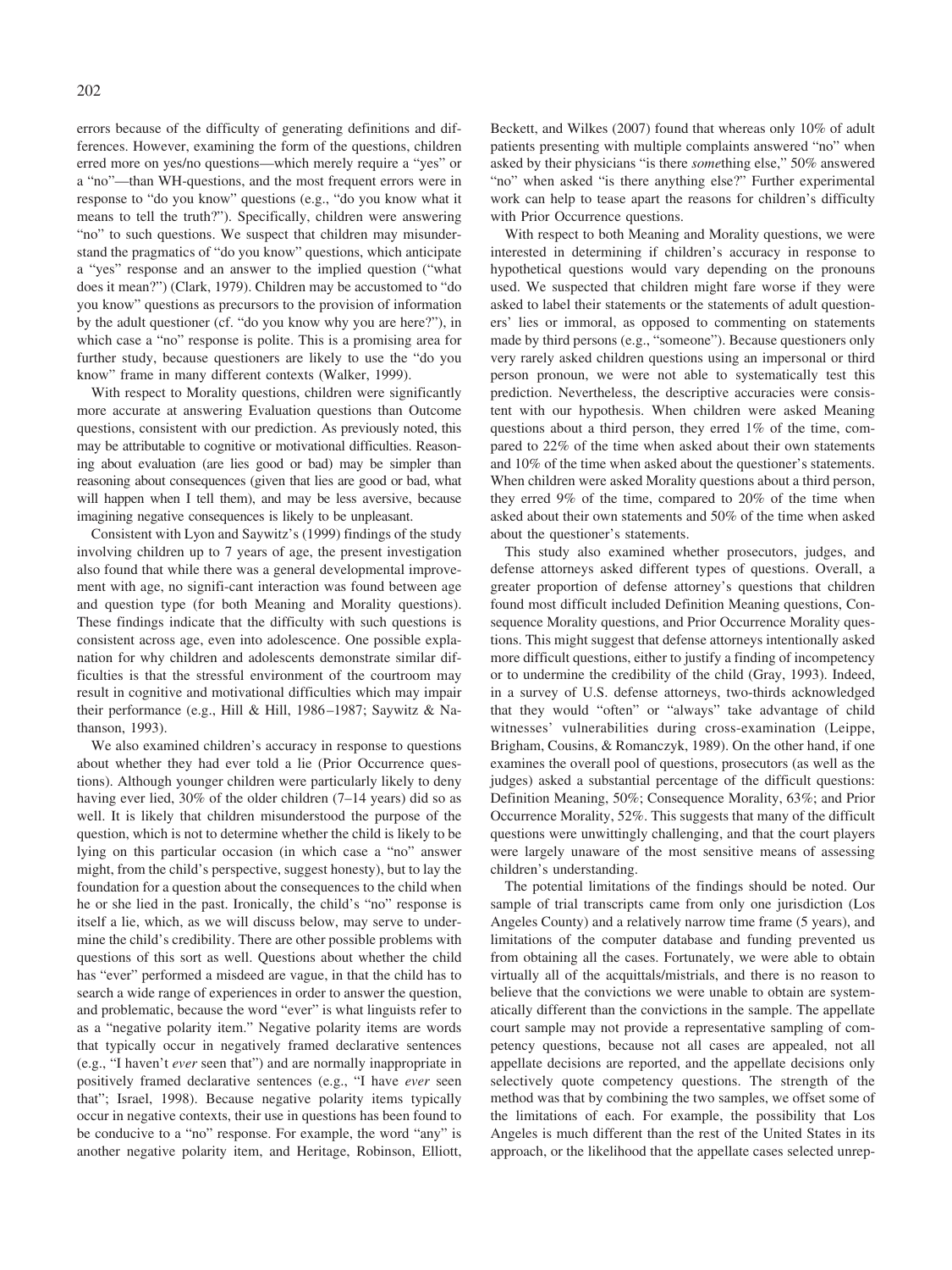resentative questions, is minimized by the consistency of the findings across both the samples.

Perhaps the most important limitation is that we were unable to determine whether cases were never brought to trial because of prosecutor's judgments implying that the witnesses were incompetent. Hence, our finding that children were rarely if ever found incompetent supports the proposition that the courts do not use the questions to screen out child witnesses, but cannot answer the question whether apparently incompetent child witnesses are screened out earlier. Truth–lie competency questions are frequently asked by investigators (Huffman et al., 1999; Sternberg et al., 2001; Walker & Hunt, 1998), and prosecutors assert that they use success or failure on the competency questions as a factor in deciding whether to file criminal charges (Smith & Elstein, 1993). Although we suspect that some of children's difficulties in our study were attributable to the intimidating context of the courtroom, laboratory research has demonstrated the influence of question-types on children's apparent understanding (e.g., Lyon et al., 2001). It is therefore likely that many of the difficulties encountered by children in court occurred before trial as well. Clearly, there is a need for further research on the types of questions that investigators or prosecutors ask at pre-trial, children's accuracy in response to these questions, and the effects of children's accuracy on subsequent prosecution.

The findings have several implications for practice. First, it seems clear that children's actual understanding of the meaning and morality of truth-telling is underestimated by courtroom questioning. Laboratory research has demonstrated that most children can identify statements as the truth or not and evaluate statements as positive or negative by the time they reach school age (Bussey, 1992, 1999; Talwar et al., 2002), whereas the questions asked in court are leading to errors among substantial percentages of older children. Not only are the questions unnecessarily difficult; many are simply unnecessary. There is no legal requirement that prosecutors ask children if they know the meaning of truth and lie before testing their understanding. Moreover, questions about whether a child has ever lied are not a necessary prerequisite to asking the child to evaluate truth and lie. Indeed, questions about a child's history of honesty are presumptively inadmissible as character evidence, insofar as they may be used to assess the likelihood that the child is currently telling the truth (Mueller & Kirkpatrick, 2009). The fact that prosecutors, who are hardly inclined to attempt to disqualify their witnesses, nevertheless ask a substantial percentage of the more difficult questions suggests that they would benefit from training regarding sensitive methods for assessing competency.

To the extent that widespread education of court personnel is unlikely to occur, the findings also support growing doubts about the utility of the competency requirements. As noted in the introduction, many nations have abolished the truth–lie competency inquiry, with the notable exception of the United States. Canada, for example, has prohibited questions about the meaning of truth and lies and only requires that child witnesses promise to tell the truth (Bala, Evans, & Bala, 2010). These changes have been motivated, at least in part, by research demonstrating a lack of relation between children's truth– lie understanding and their honesty or eyewitness abilities (Goodman, Aman, & Hirshman, 1987; London & Nunez, 2002; Pipe & Wilson, 1994; Talwar et al., 2002), and research finding that eliciting a promise to tell the truth increases honesty (Lyon & Dorado, 2008; Lyon, Malloy, Quas, & Talwar, 2008; Talwar, Lee, Bala, & Lindsay, 2004; Talwar et al., 2002). Although there is support for the proposition that children who better understand the meaning of "truth" are more likely to be influenced when asked to "promise to tell the truth" (Lyon  $\&$ Dorado, 2008; Lyon et al., 2008; Talwar et al., 2004), children who fail truth–lie tasks are nevertheless likely to be influenced by a promise, suggesting that even laboratory tasks underestimate children's actual understanding. Hence, the courts might do well to move away from attempts to assess children's understanding and towards administering a child-friendly version of the oath.

A final implication of the research concerns how competency questions might affect the jurors' assessment of children's credibility. Although a request by a party to assess the child's truth–lie competency outside the presence of the jury is likely to be granted, few states have a per se rule that the jury must be excluded, and trial courts are required to do so only if the "interests of justice require" (*People v. Wittrein,* 2009, p. 1080). In the Los Angeles sample, the jury was excluded in only 13% of the 164 cases. Ten cases were preliminary hearings, which are held without a jury, and the court excused the jury at trial in another 11 cases. In five of those cases, some competency questions were nevertheless also asked in front of the jury. Although there is little research on the subject, the inclusion of a competency inquiry in which children correctly answer questions increases jurors' ratings of child witnesses' credibility (Connolly, Gagnon, & Lavoie, 2008), making it reasonable to infer that errors decrease credibility. Overall, the present investigation demonstrates that children are rarely found incompetent to testify. However, children's performance on the competency exam varied greatly based on the type of question asked. These findings suggest that children's truth-lie competency is underestimated by the types of questions asked in the courtroom and sheds doubt on the utility of the competency requirements.

#### **References**

- Bala, N., Evans, A., & Bala, E. (2010). Hearing the voices of children in Canada's criminal justice system: Recognizing capacity and facilitating testimony. *Child and Family Law Quarterly, 22, 21-45.* http://www .jordanpublishing.co.uk/
- Brewer, K. D., Rowe, D. M., & Brewer, D. D. (1997). Factors related to prosecution of child sexual abuse cases. *Journal of Child Sexual Abuse, 6*, 91–111. [doi:10.1300/J070v06n01\\_07](http://dx.doi.org/10.1300/J070v06n01_07)
- Bussey, K. (1992). Lying and truthfulness: Children's definitions, standards, and evaluative reactions. *Child Development*, 63, 129-137. [doi:](http://dx.doi.org/10.2307/1130907.) [10.2307/1130907.](http://dx.doi.org/10.2307/1130907.)
- Bussey, K. (1999). Children's categorization and evaluation of different types of lies and truths. *Child Development, 70*, 1338 –1347. [doi:10](http://dx.doi.org/10.1111/1467-8624.00098) [.1111/1467-8624.00098](http://dx.doi.org/10.1111/1467-8624.00098)
- California Evidence Code. (2010).
- California Government Code 6250. (2010).
- Cashmore, J., & Bussey, K. (1996). Judicial perceptions of child witness competence. *Law and Human Behavior, 20*, 313–334. [doi:10.1007/](http://dx.doi.org/10.1007/BF01499026) [BF01499026](http://dx.doi.org/10.1007/BF01499026)
- Cashmore, J., & DeHaas, N. (1992). *The use of closed-circuittelevision for child witnesses in the act*. Australian Law Reform Commission Research Paper No. 1.
- Clark, H. H. (1979). Responding to indirect speech acts. *Cognitive Psychology, 11*, 430 – 477. [doi:10.1016/0010-0285\(79\)90020-3](http://dx.doi.org/10.1016/0010-0285%2879%2990020-3)
- Connolly, D. A., Gagnon, N. C., & Lavoie, J. A. (2008). The effect of a judicial declaration of competence on the perceived credibility of children and defendants. *Legal and Criminological Psychology, 13*, 257– 277. [doi:10.1348/135532507X206867](http://dx.doi.org/10.1348/135532507X206867)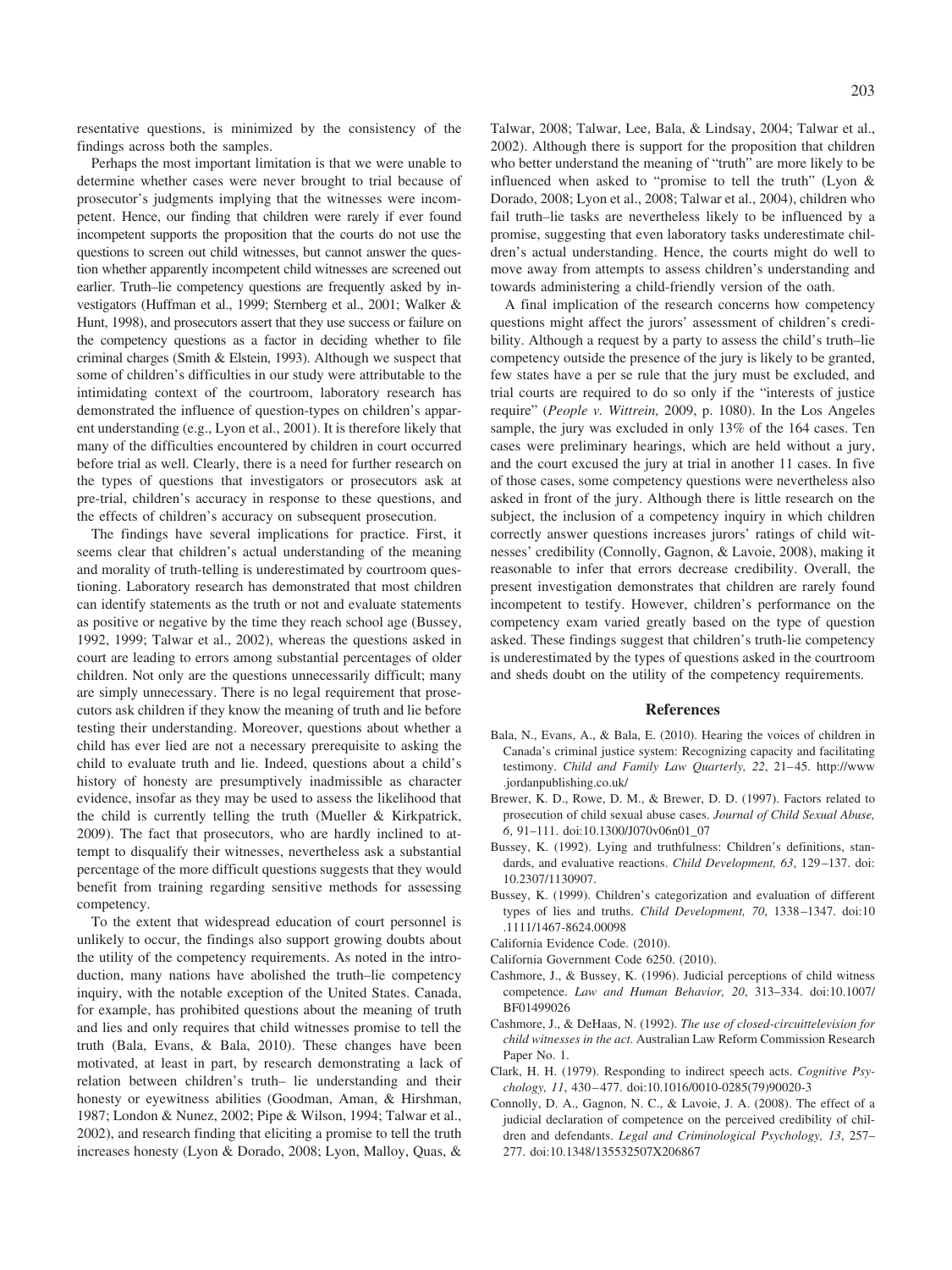- Davies, G., & Noon, E. (1991). *An evaluation of the live link for child witnesses*. London: Home Office. [doi:10.1023/A:1008740231642](http://dx.doi.org/10.1023/A:1008740231642)
- Davies, E., & Seymour, F. W. (1998). Questioning child complainants of sexual abuse: Analysis of criminal court transcripts in New Zealand. Psychiatry, Psychology, and Law, 5, 47-61. [doi:10.1080/](http://dx.doi.org/10.1080/13218719809524919) [13218719809524919](http://dx.doi.org/10.1080/13218719809524919)
- Davies, G. M., Wilson, J. C., Mitchell, R., & Milson, J. (1995). *Videotaping children's evidence: An evaluation*. London: Home Office. [http://](http://rds.homeoffice.gov.uk/rds/pdfs2/r20.pdf) [rds.homeoffice.gov.uk/rds/pdfs2/r20.pdf](http://rds.homeoffice.gov.uk/rds/pdfs2/r20.pdf)
- Estate of Hearst v. Leland Lubinski, 67 Cal.App.3d 777 (1977).
- Evans, A. D., Lee, K., & Lyon, T. D. (2009). Complex questions asked by defense attorneys but not prosecutors predicts convictions in child abuse trials. *Law and Human Behavior, 33*, 258 –264. [doi:10.1007/s10979-](http://dx.doi.org/10.1007/s10979-008-9148-6) [008-9148-6](http://dx.doi.org/10.1007/s10979-008-9148-6)
- Flin, R., Bull, R., Boon, J., & Knox, A. (1992). Children in the witnessbox. In H. Dent & R. Flin (Eds.), *Children as witnesses* (pp. 167–179). Chichester, UK: Wiley.
- Goodman, G. S., Aman, C. J., & Hirschman, J. (1987). Child sexual and physical abuse: Children's testimony. In S. J. Ceci, M. P. Toglia, & D. F. Ross (Eds.), *Children's eyewitness memory* (pp. 1–23). New York: Springer-Verlag.
- Goodman, G. S., Taub, E. P., Jones, D. P. H., England, P., Port, L. K., Rudy, L., & Prado, L. (1992). Testifying in court: Emotional effects on child sexual assault victims. *Monographs of the Society for Research in Child Development, 57*, 1–162. [http://onlinelibrary.wiley.com/journal/](http://onlinelibrary.wiley.com/journal/10.1111/(ISSN)1540-5834/issues) [10.1111/\(ISSN\)1540-5834/issues](http://onlinelibrary.wiley.com/journal/10.1111/(ISSN)1540-5834/issues)
- Goodman, G. S., Tobey, A. E., Batternam-Faunce, J. M., Orcutt, H., Thomas, S., Shapiro, C., & Sachsenmaier, T. (1998). Face-to-face confrontation: Effects of closed-circuit technology on children's eyewitness testimony and jurors' decisions. *Law and Human Behavior, 22*, 165– 203. [doi:10.1023/A:1025742119977](http://dx.doi.org/10.1023/A:1025742119977)
- Gray, E. (1993). *Unequal justice: The prosecution of child sexual abuse*. New York: Free Press.
- Haugaard, J. J., Reppucci, N. D., Laird, J., & Nauful, T. (1991). Children's definitions of the truth and their competency as witnesses in legal proceedings. *Law and Human Behavior, 15*, 253–271. [doi:10.1007/](http://dx.doi.org/10.1007/BF01061712) [BF01061712](http://dx.doi.org/10.1007/BF01061712)
- Heritage, J., Robinson, J. D., Elliott, M. N., Beckett, M., & Wilkes, M. (2007). Reducing patient's unmet concerns in primary care: The difference one word can make. *Journal of General Internal Medicine, 22*, 1429 –1433. [doi:10.1007/s11606-007-0279-0](http://dx.doi.org/10.1007/s11606-007-0279-0)
- Hill, P. E., & Hill, S. M. (1986–1987). Videotaping children's testimony: An empirical view. *Michigan Law Review, 85*, 809 – 833. [http://](http://www.michiganlawreview.org/) [www.michiganlawreview.org/](http://www.michiganlawreview.org/)
- Home Office. (2001). *Achieving best evidence in criminal proceedings: Guidance for vulnerable or intimidated witnesses, including children*. London: Author.
- Huffman, M. L., Warren, A. R., & Larson, S. M. (1999). Discussing truth and lies in interviews with children: Whether, why, and how? *Applied Developmental Science, 1*, 6 –15. [doi:10.1207/s1532480xads0301\\_2](http://dx.doi.org/10.1207/s1532480xads0301_2)
- Israel, M. (1998). Ever: Polysemy and polarity sensitivity. *Linguistic Notes from La Jolla, 19, 29-45. [http://terpconnect.umd.edu/](http://terpconnect.umd.edu/∼israel/publications.html)~israel/* [publications.html](http://terpconnect.umd.edu/∼israel/publications.html)
- Larooy, D., Lamb, M. E., & Memon, A. (2011). *Forensic interviews with children in Scotland: A survey of interview practices among police, 26*, 2–34. [doi:10.1007/s11896-010-9072-9](http://dx.doi.org/10.1007/s11896-010-9072-9)
- Leippe, M. R., Brigham, J. C., Cousins, C., & Romanczyk, A. (1989). The opinions and practices of criminal attorneys regarding child eyewitnesses: A survey. In S. J. Ceci, D. F. Ross, & M. P. Toglia (Eds.), *Perspectives on children's testimony* (pp. 100 –130). New York: Springer-Verlag.
- London, K., & Nunez, N. (2002). Examining the efficacy of truth/lie discussions in predicting and increasing the veracity of children's re-

ports. *Journal of Experimental Child Psychology, 83*, 131–147. [doi:](http://dx.doi.org/10.1016/S0022-0965%2802%2900119-4) [10.1016/S0022-0965\(02\)00119-4](http://dx.doi.org/10.1016/S0022-0965%2802%2900119-4)

- Lyon, T. D. (in press). Assessing the competency of child witnesses: Best practice informed by psychology and law. In M. E. Lamb, D. La Rooy, C. Katz, & L. C. Malloy (Eds.), *Children's testimony: A handbook of psychological research and forensic practice*. Cambridge, UK: Cambridge University Press.
- Lyon, T. D., Carrick, N., & Quas, J. A. (2010). Young children's competency to take the oath: Effects of task, maltreatment, and age. *Law and Human Behavior, 34*, 141–149. [doi:10.1007/s10979-009-9177-9](http://dx.doi.org/10.1007/s10979-009-9177-9)
- Lyon, T. D., Carrick, N., & Quas, J. A. (under review). *Right and righteous: Children's incipient understanding and evaluation of true and false statements.*
- Lyon, T. D., & Dorado, J. (2008). Truth induction in young maltreated children: The effects of oath-taking and reassurance on true and false disclosures. *Child Abuse and Neglect, 32*, 738 –748. [doi:10.1016/](http://dx.doi.org/10.1016/j.chiabu.2007.08.008) [j.chiabu.2007.08.008](http://dx.doi.org/10.1016/j.chiabu.2007.08.008)
- Lyon, T. D., Malloy, L. C., Quas, J. A., & Talwar, V. (2008). Coaching, truth induction, and young maltreated children's false allegations and false denials. *Child Development, 79*, 914 –929. [doi:10.1111/j.1467-](http://dx.doi.org/10.1111/j.1467-8624.2008.01167.x) [8624.2008.01167.x](http://dx.doi.org/10.1111/j.1467-8624.2008.01167.x)
- Lyon, T. D., & Saywitz, K. J. (1999). Young maltreated children's competence to take the oath. *Applied Developmental Science*, 3, 16-27. [doi:10.1207/s1532480xads0301\\_3](http://dx.doi.org/10.1207/s1532480xads0301_3)
- Lyon, T. D., Saywitz, K. J., Kaplan, D. L., & Dorado, J. S. (2001). Reducing maltreated children's reluctance to answer hypothetical oathtaking competency questions. *Law & Human Behavior, 25*, 81–92. [doi:10.1023/A:1005644010134](http://dx.doi.org/10.1023/A:1005644010134)
- Morey, R. W. (1985). The competency requirement for the child victim of sexual abuse: Must we abandon it? *University of Miami Law Review, 40*, 245–284.<http://www.law.miami.edu/student> org/miami\_law\_review/ index.php
- Mueller, C. B., & Kirkpatrick, L. C. (2009). *Evidence* (4th ed.). Austin, TX: Wolters Kluwer.
- People v. Wittrein, 221 P.3d 1076 (Colo. 2009).
- Peterson, C. C., Peterson, J. L., & Seeto, D. (1983). Developmental changes in ideas about lying. *Child Development, 54*, 1529 –1535. [doi:](http://dx.doi.org/) 10.2307/1129816
- Pipe, M., & Wilson, J. C. (1994). Cues and secrets: Influences on children's event reports. *Developmental Psychology, 30*, 515–525. [doi:](http://dx.doi.org/10.1037/0012-1649.30.4.515) [10.1037/0012-1649.30.4.515](http://dx.doi.org/10.1037/0012-1649.30.4.515)
- Richards, P., Morris, S., & Richards, E. (2008). *Turning up the volume: The Vulnerable Witnesses (Scotland) Act 2004*. Edinburgh: Scottish Government Social Research.
- Saywitz, K., & Nathanson, R. (1993). Children's testimony and their perceptions of stress in and out of the courtroom. *Child Abuse and Neglect, 17*, 613– 622. [doi:10.1016/0145-2134\(93\)90083-H](http://dx.doi.org/10.1016/0145-2134%2893%2990083-H)
- Smith, S. E., & Elstein, G. S. (1993). *The prosecution of child sexual and physical abuse cases*. Washington, DC: American Bar Association Fund for Justice and Education.
- Sternberg, K., Lamb, M., Orbach, Y., Esplin, P., & Mitchell, S. (2001). Use of a structured investigative protocol enhances young children's responses to free-recall prompts in the course of forensic interviews. *Journal of Applied Psychology, 86*, 997–1005. [doi:10.1037/0021-9010.86.5.997](http://dx.doi.org/10.1037/0021-9010.86.5.997)
- Stroud, D. D., Martens, S., & Barker, J. (2000). Criminal investigation of child sexual abuse: A comparison of cases referred to the prosecutor to those not referred. *Child Abuse and Neglect, 24*, 689 –700. [doi:10.1016/](http://dx.doi.org/10.1016/S0145-2134%2800%2900131-9) [S0145-2134\(00\)00131-9](http://dx.doi.org/10.1016/S0145-2134%2800%2900131-9)
- Talwar, V., Lee, K., Bala, N., & Lindsay, R. C. L. (2002). Children's conceptual knowledge of lying and its relation to their actual behavior: Implications for court competence examinations. *Law and Human Behavior, 26*, 395– 415. [doi:10.1023/A:1016379104959](http://dx.doi.org/10.1023/A:1016379104959)
- Talwar, V., Lee, K., Bala, N., & Lindsay, R. C. L. (2004). Children's lie-telling to conceal a parent's transgression: Legal implications. *Law*